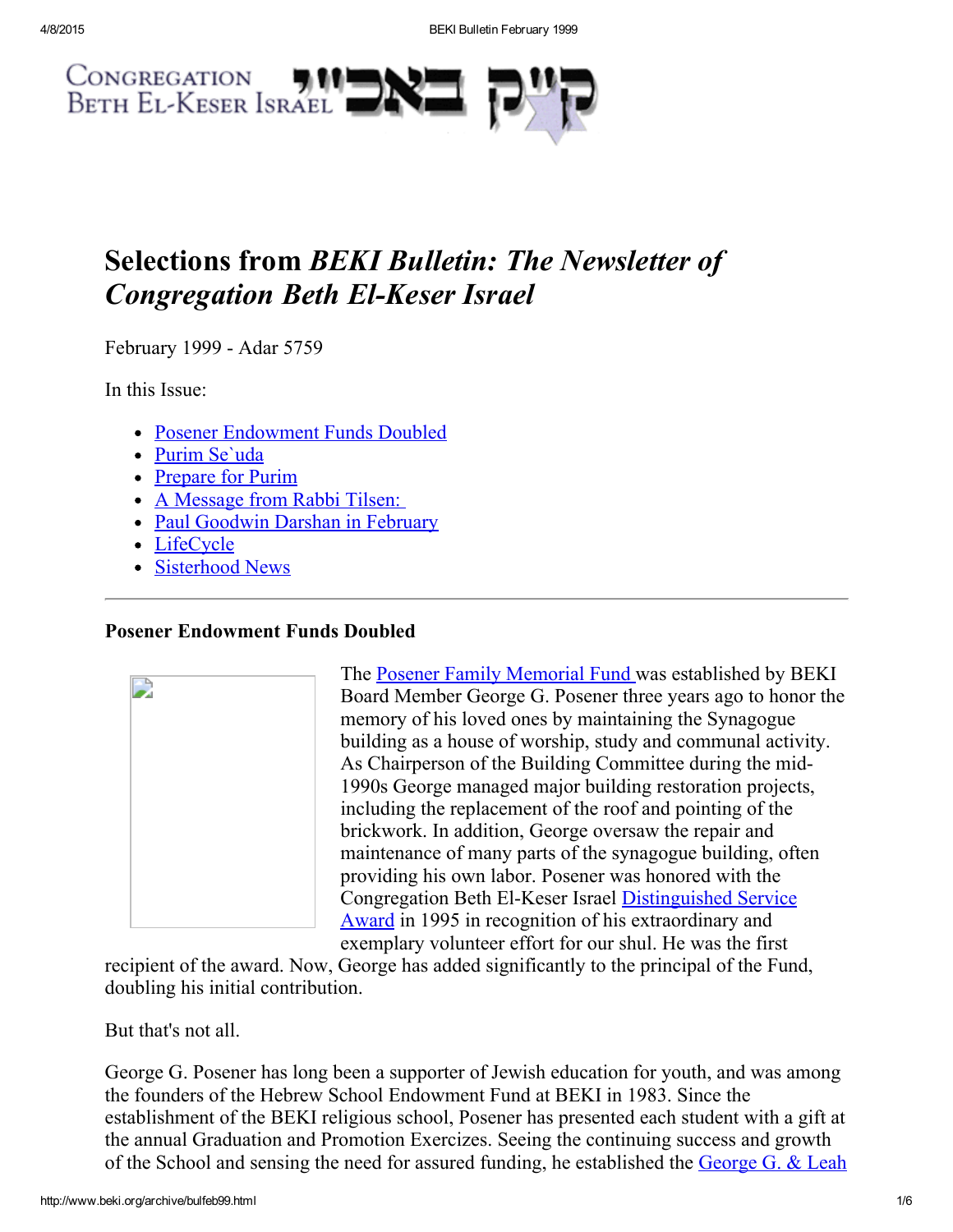E. Posener [Endowment](http://www.beki.org/archive/endowment.html#PosenerYouth) for the Jewish Education of BEKI Youth in May 1997. To express their appreciation, the students, alumni, parents and faculty of the United Hebrew School [designated](http://www.beki.org/archive/youth.html#UHS) Shabbat morning 17 May 1997 as the United Hebrew School Shabbat at BEKI Honoring George G. Posener. Now, George has added significantly to the principal of this Fund as well, doubling his initial contribution.



Both The Posener Family Memorial Fund and

George G. & Leah E. Posener Endowment for the Jewish Education of BEKI Youth are



of Greater New Haven

managed by the Jewish [Foundation](http://www.jewishnewhaven.org/FOUNDTN.htm) of Greater New Haven. Only the interest from the Posener Funds is used, so the support of the synagogue and of religious education for children will continue in perpetuity. The Congregation must create a significant endowment base to assure its fiscal strength into the next century.

If you would like information about contributing to or establishing an endowment, please contact Rabbi Tilsen at (203) 389-2108 ext.

10 or jitilsen@aol.com. For information on the Jewish Foundation or a confidential consultation contact its Director, Deborah Kaplan Polivy, at (203) 387-2424 ext. 304 or [debpol@jon.cjfny.org](mailto:debpol@jon.cjfny.org)

# <span id="page-1-1"></span>Purim Se`uda

On Purim afternoon, Tuesday 2 March 1999, a Se`uda (Feast) will take place from 5:00p to 8:00p, including a light dairy dinner. Preregistration is required by Thursday 25 Feb 1999. The cost is \$8 per adult, \$4 per child, \$22 maximum per household.

Highlights may include Ruth Greenblatt as Cutesie the Clown; face-painting and balloon animals; the Silverman-Sokolow Purim Shpiel; the Bass Family in "Barney Meets Haman"; a Purim Shpiel written, produced, and directed by Robert Lettick, Sharon Lovett-Graff, Rabbi Tilsen and others; Amy Pincus leading a Purim Songs Singalong; a special Purim Birkat Hamazon (Grace), and more.

Actrons and performers of all ages needed; call Rabbi Tilsen 389-2108, ext. 10 or  $j$  itilsen@aol.com. If you would like to present a purim shpiel, or if you would like to help in another way, call Miriam Benson at 389-6137. Registration forms will be in the mid-month mailing and are available from the BEKI office.

### <span id="page-1-0"></span>Prepare for Purim

This year we will again help you celebrate the Purim mitzva of mishloah manot - the sending of gifts - and matanot la-evyonim - presents to the poor - with our beautiful BEKI Purim Baskets.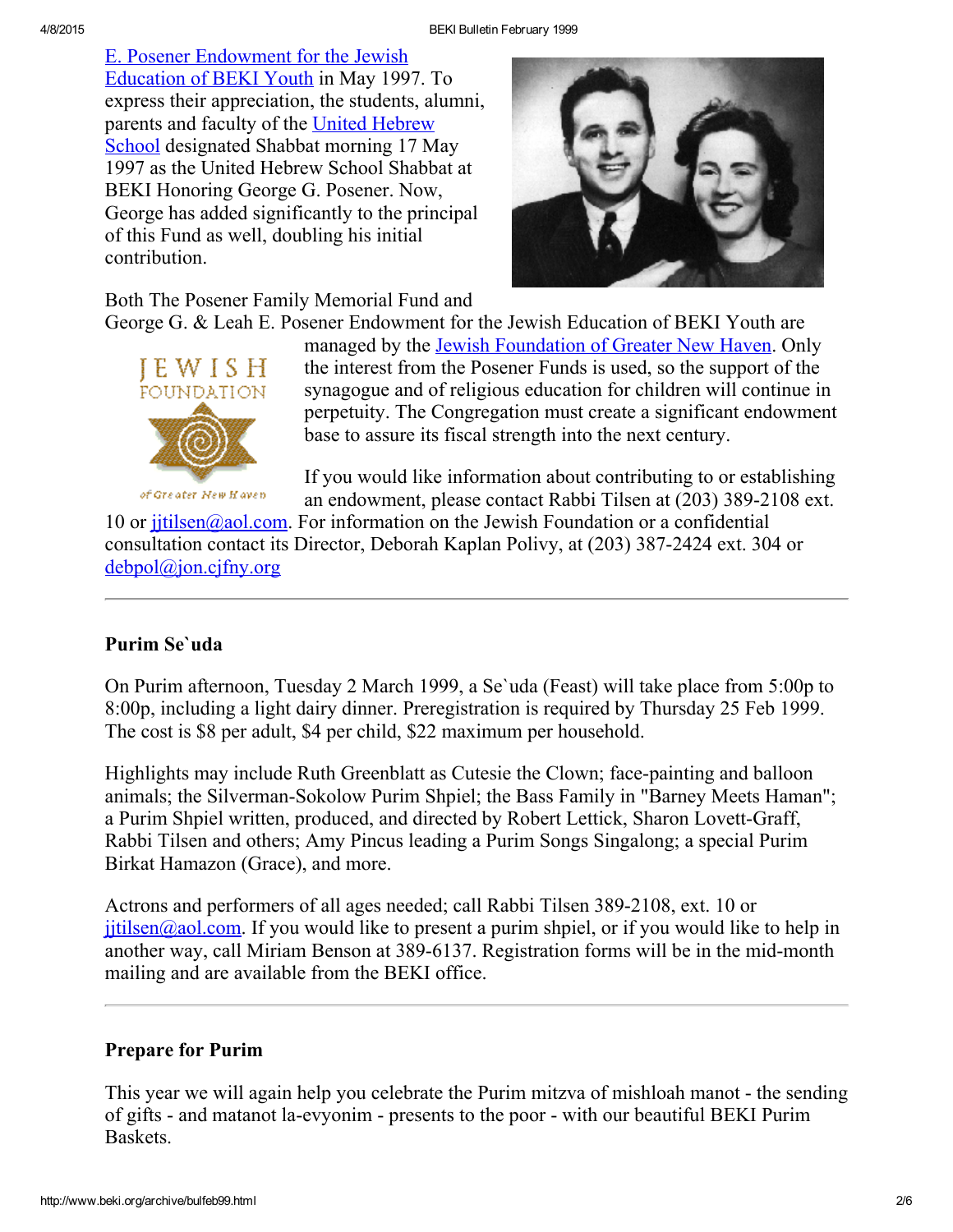No worry! No fuss! No shopping!

Send in an order form (sent in the mid-month mailing) by 10 February. If you can help with deliveries on Purim Day, Tuesday 2 March, please call Gloria Cohen in the evening or Sundays at 389-2070.

For an order form, call the BEKI office at 389-2108 ext. 14 with your name and address or fax us your request to 389-3899. Forms are also available on the counter by the coatroom in the synagogue, opposite the Rosenkrantz Library.

## <span id="page-2-0"></span>A Message from Rabbi Tilsen

### The Dangers of Success

The greatest danger to Orthodoxy...comes from...a group of non-Orthodox Jews who are widely perceived as Orthodox. Precisely because most of Orthodoxy sees them as within the fold, Lubavitch Messianists threaten to undermine a key element of the Messianic faith of Judaism by having us recognize the Second Coming as a legitimate Jewish belief.

So says David Berger, President of the Association for Jewish Studies.

The Summer 1998 issue of *Tradition: A Journal of Orthodox Jewish Thought* presented a symposium on American Orthodox Judaism. One of the questions asked the 33 respondants was, in part, "Which presents the most serious challenge to Orthodoxy: the deviationist religious movements, or secularism?" It was gratifying to read that in the opinion of many of the respondants, Conservative Judaism was not the single greatest danger to Orthodoxy. But we did rank high.

Let us ask the question of ourselves: What is the greatest danger to Conservative Judaism? In my view, one of the greatest dangers to Conservative Judaism -- or at least to the Conservative synagogue -- is its own success. Let me explain how this is.

The promoters of our movement are quick to claim that Conservative Judaism is the largest movement in the Americas, with anywhere from 1 to 2 million members. But such claims require closer examination.

A distinction must be made between synagogue affiliation ("membership") and actually living according to the teachings of the Movement ("adherence"). We would not call a person who does not observe Shabbat, kashrut (dietary laws), or recite blessings before eating an "Orthodox" Jew, even though he might attend and belong to an Orthodox synagogue. In the same way, we perhaps should not call a Jew who does not observe the mitzvot (religious imperatives) as taught by our teachers "Conservative," just because he or she might attend and belong to a Conservative shul. Instead, the latter might be called, more accurately, "a Conservative-affiliated" Jew.

To the credit of our Movement, many Conservative shuls -- including our own -- have been relatively successful in welcoming, involving and even nurturing Jews from a diverse background with respect to personal religious philosophy and observance of the mitzvot.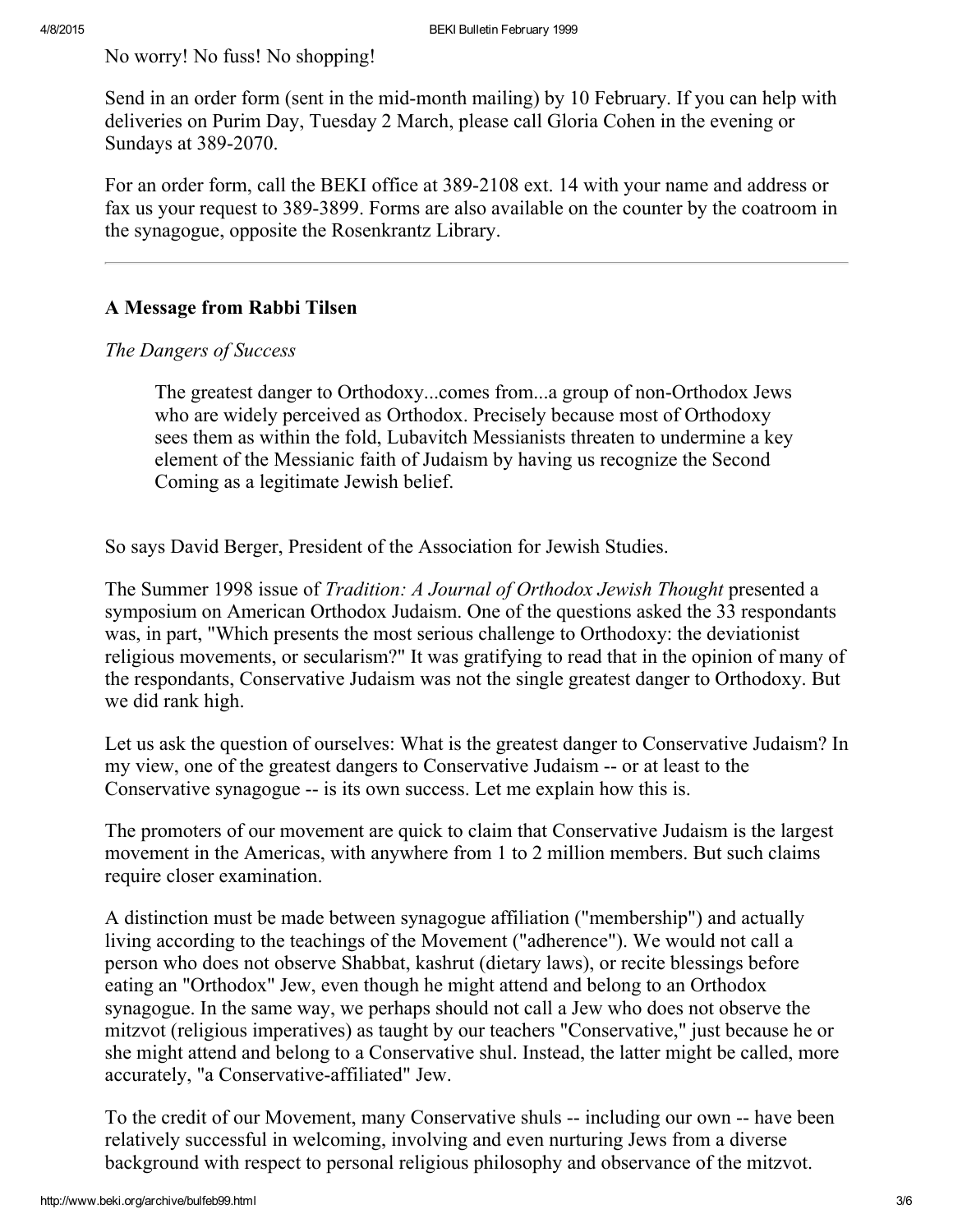#### 4/8/2015 BEKI Bulletin February 1999

Indeed, there is much more that can and should -- and will -- be done toward making everyone feel welcomed and nurtured in our Congregation.

But this wonderful, welcoming attribute has a drawback. Those who have grown in their observance of mitzvot often experience a genuine need to be part of a group that is strongly dedicated to traditional observance and intensity of prayer and study. Such individuals often cannot feel enough "sustenance" from a larger group that includes many individuals at vastly different places in their spiritual journey. A dynamic is set in motion whereby such individuals may drift away from the Conservative community, not out of ideological difference, but out of a need to be part of a community without so much expression of doubt and disbelief, to be more fully surrounded by observant and knowledgeable Jews. The questions "where can my needs be best met" and "where can I contribute most" may yield different answers, yet both questions are valid and important. It is as if they climbed a spiritual ladder and are afraid that they might stumble if they look down. The Conservative community experiences a true loss when such individuals, with their great love of God and Torah, enthusiasm and knowledge, contribute less of themselves to those who need them most. That dynamic feeds upon itself.

At BEKI we are fortunate that there is a core of adults who are knowledgeable and dedicated to living according the demanding standards of Conservative Judaism. Far from being an elitist group, these individuals are clearly demonstrating their equally great commitment to bringing others close to Torah by maintaining an open atmosphere wherein each person's intellectual and religious integrity are respected. For many, they serve as a source of knowledge, inspiration and spiritual sustenance. It is these individuals, by their commitment to live as Conservative Jews, who both enable the great success of our synagogues in welcoming so many and insure that this success does not engender spiritual and institutional danger. They comprise a critical core radiating spiritual strength.

This is analogous to the commitment that many hold to live as Jews in a "mixed" Jewish neighborhood. Some feel the temptation to live in an exclusively Jewish environment -- and there are surely great advantages to that. Nothing can compare culturally and religiously to the exclusively Jewish areas of New York or Israel. But those who strive to live fully as Jews in an integrated environment such as we find in the Greater New Haven area are, minimally, no less admirable than those working to create homogeneous or segregated communities.

### <span id="page-3-0"></span>Paul Goodwin Darshan (Commentator) in February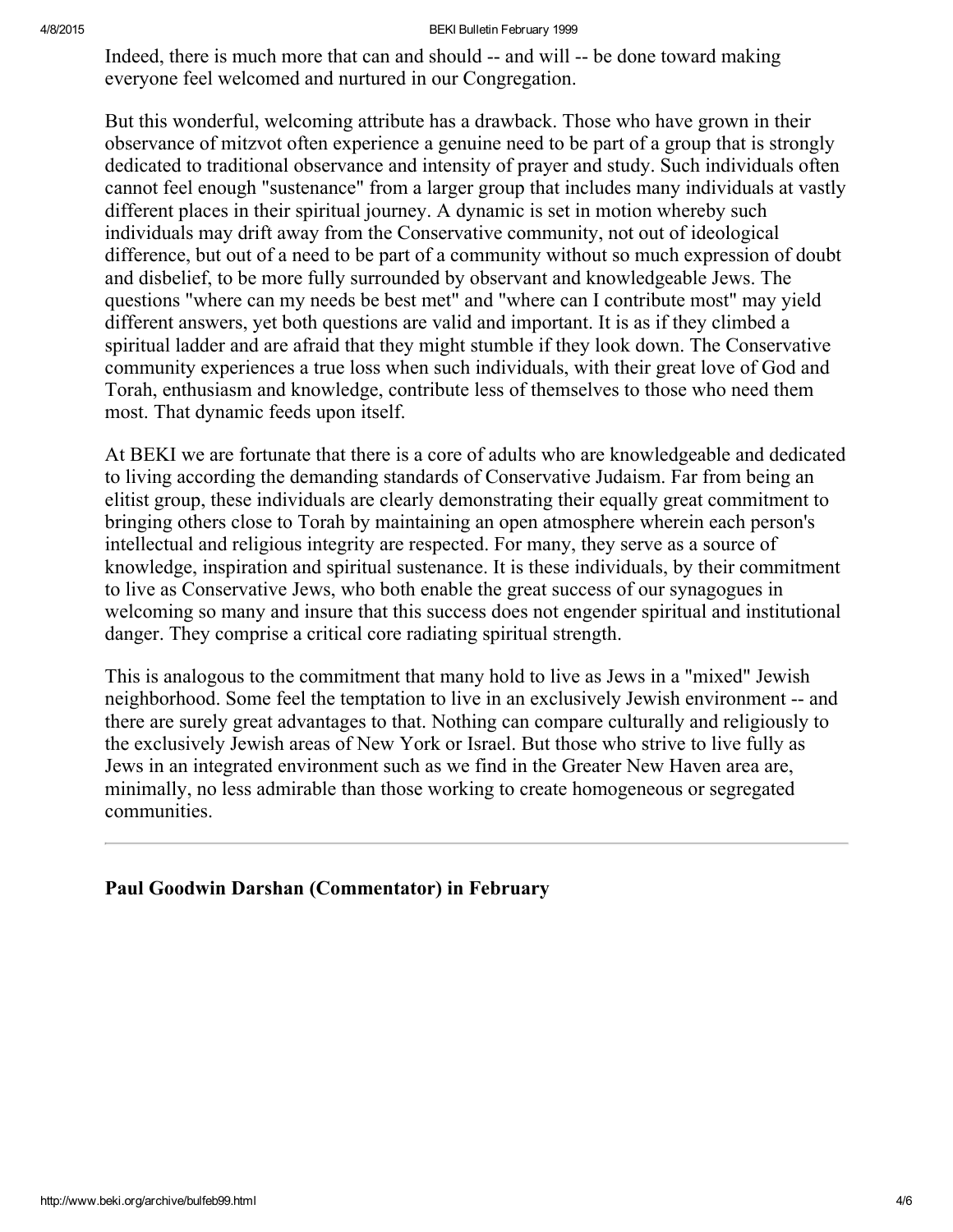2

BEKI "Founding Father" Paul Goodwin (pictured at left) will present a Devar Torah on Shabbat morning, 13 February 1999. The day is designated as "Shabbat Sheqalim," marking the practice of bringing the annual poll tax to the Temple in Biblical Jerusalem. (The sheqal is a unit of currency.) Paul Goodwin is marking his 80th birthday and will also sponsor the qiddush following the service.

# <span id="page-4-1"></span>LifeCycle

Mazal tov to Lloyd & Kai Yang Friedman on the birth of their son Alexander Daniel Friedman on 29 October 1998, and to Alex's big brothers Jonathan and David.

*Mazal tov* to Joseph Avni-Singer, MD, on the formation of his new practice "Child and Adolescent Health Care," 303 Whitney Avenue, New Haven, 776-1243.

### <span id="page-4-0"></span>BEKI Sisterhood News

[Sisterhood](http://www.beki.org/archive/sisterhood.html) President Adele Tyson and her board members are discussing various plans for the Spring season. But mark your calendars right away for the **Book of Life [Luncheon](http://www.beki.org/archive/sisterhood.html#bookoflife)** on Tuesday 20 June 1999.

For more information call or write to:

Congregation Beth El-Keser Israel 85 Harrison Street at Whalley Avenue New Haven CT USA 06515-1724  $(203)$  389-2108 Fax (203) 389-5899

Go to News & [Events](http://www.beki.org/archive/newsindex.html) List Page Return to BEKI [welcome](http://www.beki.org/archive/index.html) page Email to the BEKI Office: [beki@snet.net](mailto:beki@snet.net)